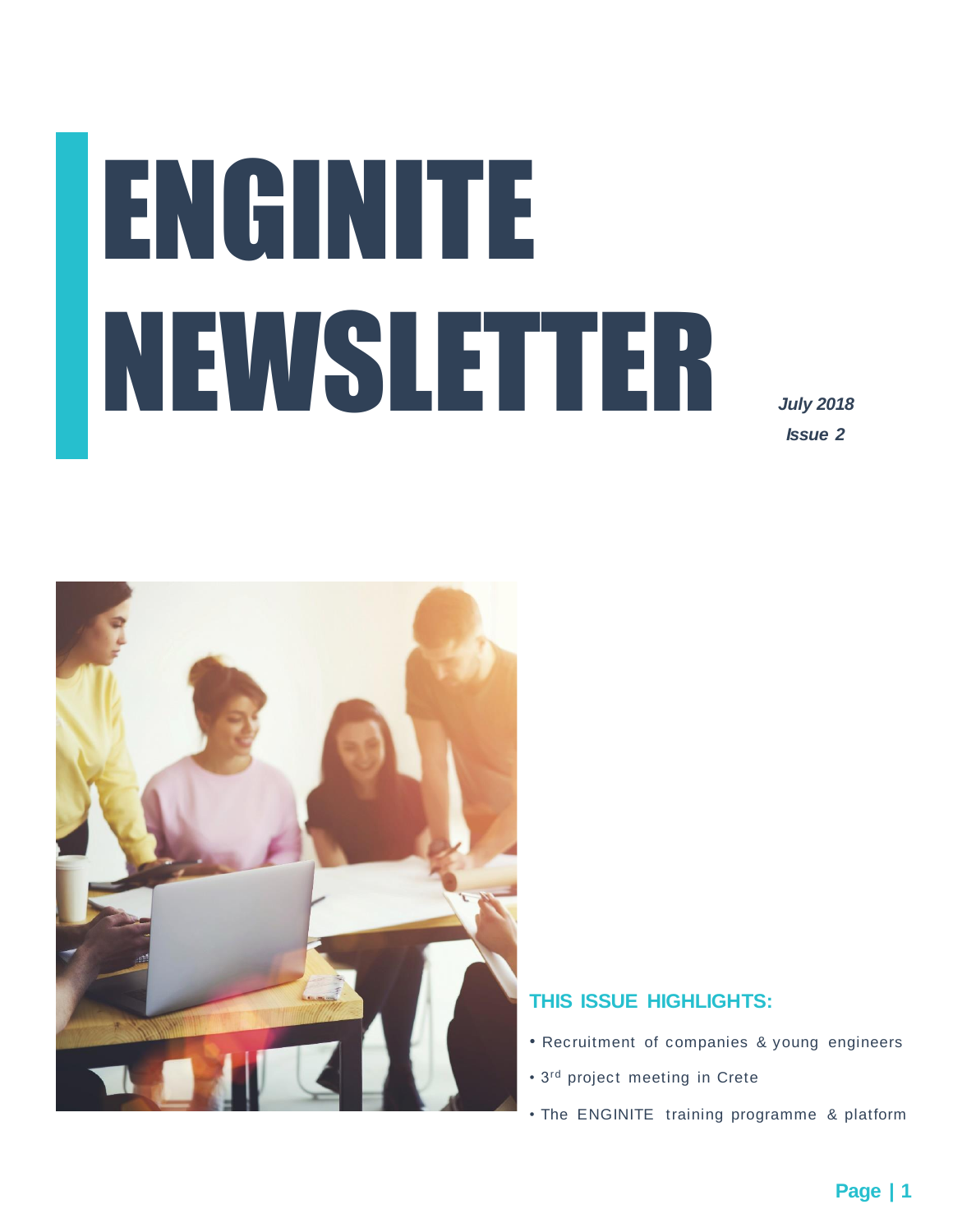



### THE ENGINITE VOCATIONAL EDUCATION&TRAINING PROGRAMME

The postgraduate Vocational Education & Training (VET) programme will be based on Problem Based Learning (PBL) pedagogy and will combine advanced applied academic topics with hands-on aspects, in order to endorse the knowledge and skills of graduate engineers, preparing them for the industry of the 21<sup>st</sup> century.

- **Are you a graduate engineer…**
	- …who seeks for a job?
	- …who is partly-employed or working in a different field?
	- …who would like to follow an innovative training programme?
- **Do you have a company…**
	- …which seeks for professional graduate engineers for employment?
	- …which experiences lack of innovative ideas and seeks for talented young engineers?

If the answer is positive… then hurry up! Positions are limited! [Deadline: September 30, 2018]

## APPLY NOW!!!

**O** EnginiteErasmus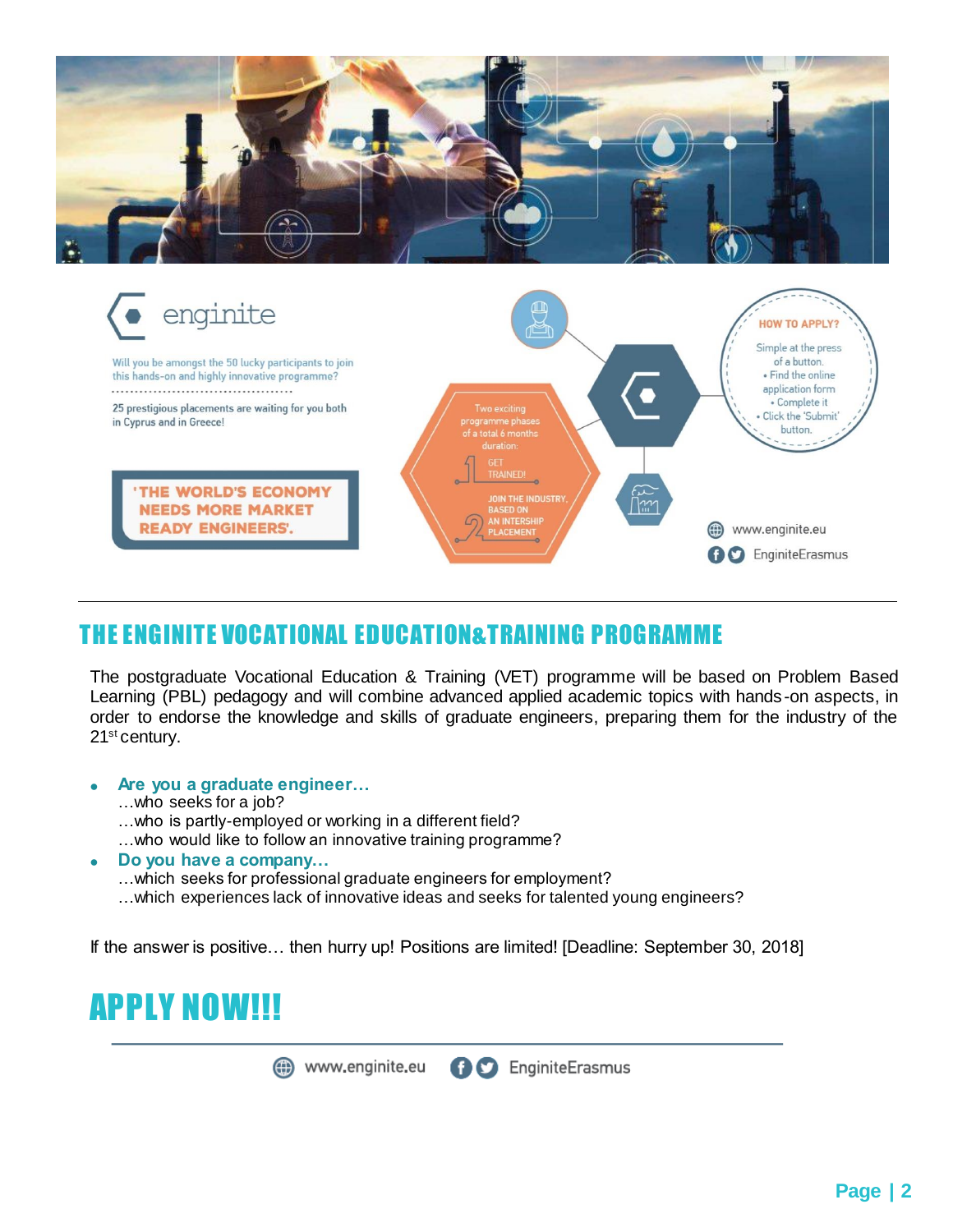# 3 rd Project Meeting in Chania, Crete

meeting took place on June The ENGINITE 3rd project 11-14, 2018 at the Technical University of Crete, in Chania.

As part of the project meeting the ENGINITE partners had the opportunity to review all pending issues, with a highlight on important milestones to be completed before the interim report.

Particular emphasis was given on the finalization of the ENGINITE online training platform as well as on the recruitment of young engineers and companies.

The highlight of this project meeting was however the 'Train the Trainers' workshop which was held during the last three days of the meeting and was marked as highly successful.

More information about the "Train the trainers workshop can be found in the next section.







## Get a glimpse of what happened during the 'Train the Trainers' workshop in Page 4, and on our Social Media!

(iii) www.enginite.eu **AC** EnginiteErasmus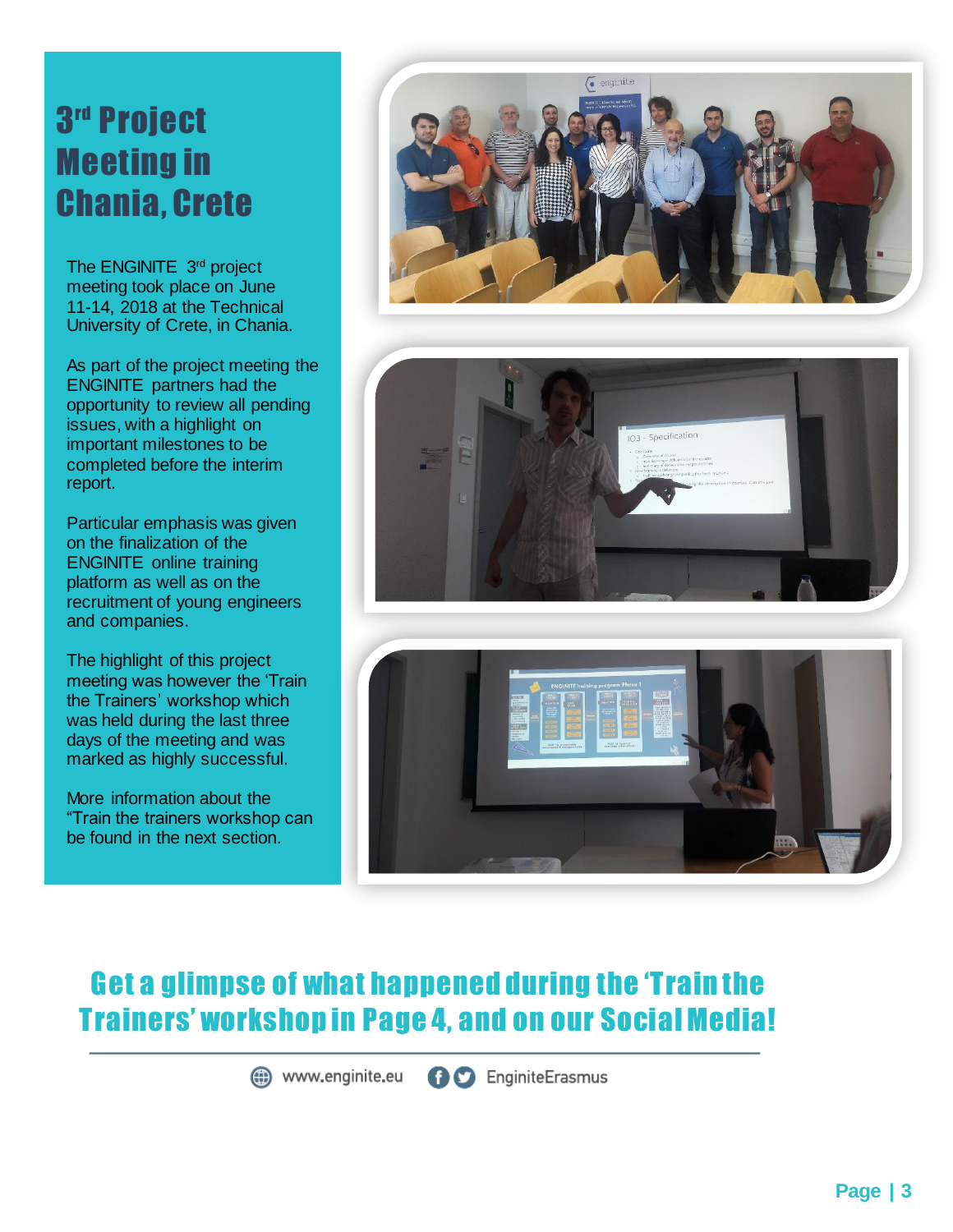# "Train the trainers" workshop

All partners had the opportunity to participate at the ENGINITE workshop **'Train the Trainers'**. The workshop took place on June 12-14, 2018 and aimed at enabling the trainers that will deliver the innovative ENGINITE training programme to become well aware of and able to deliver all the ENGINITE courses successfully.

The 3-day workshop included a set of experiential and hands-on activities. In addition, during the workshop all of the partners had the opportunity to reflect on and discuss the ENGINITE courses.

By the end of workshops all of the partners were eager to embrace the PBL pedagogy and felt confident to deliver the ENGINITE courses.

In this context, our PBL partner-experts expressed their high level of satisfaction as the consortium had achieved to familiarize with the notion of the PBL pedagogy which is the basis of the ENGINITE courses.







## Get a glimpse of the Online Training Platform and the ENGINITE courses in page 5!

(iii) www.enginite.eu

**AC** EnginiteErasmus